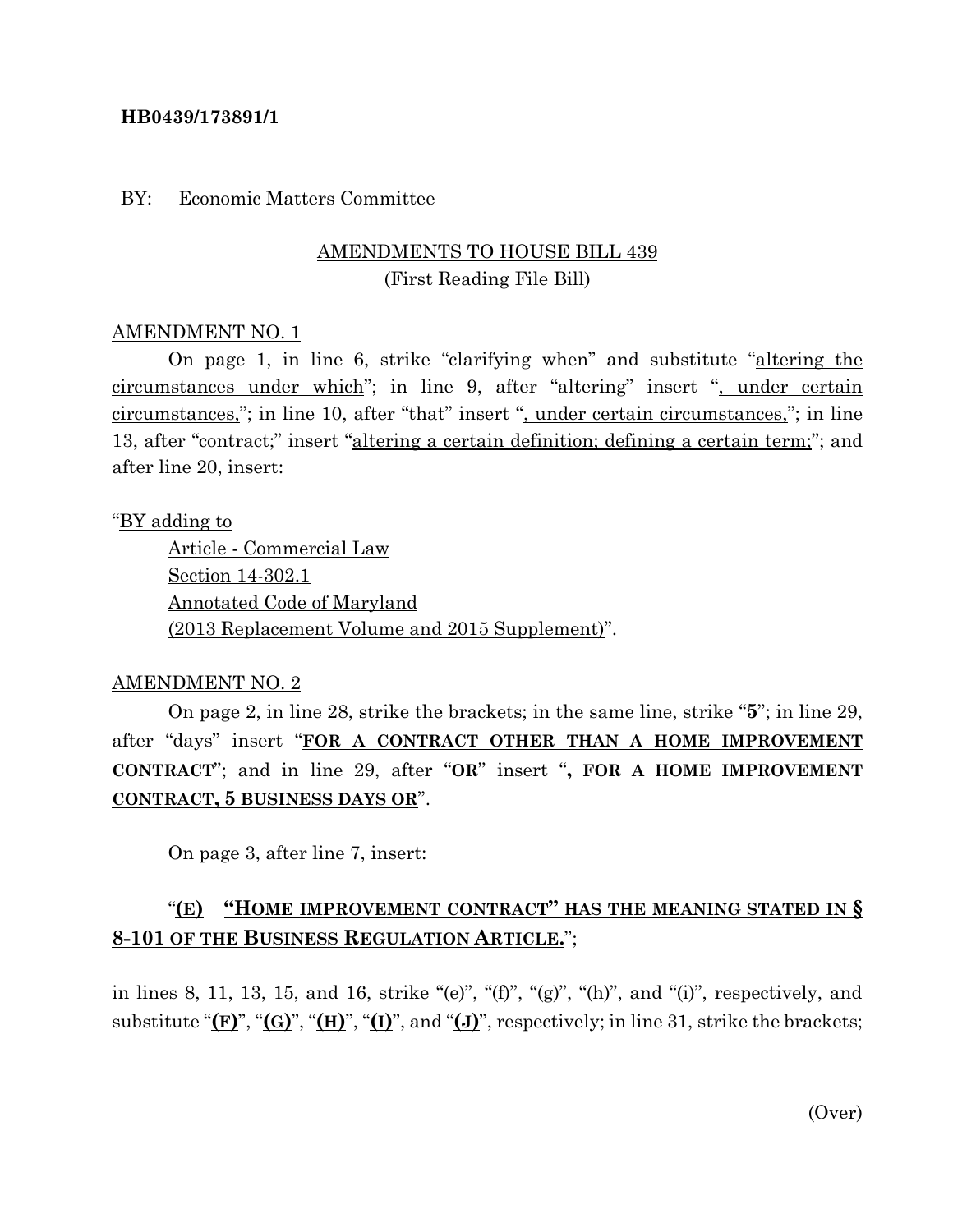### **HB0439/173891/1 Economic Matters Committee Amendments to HB 439 Page 2 of 4**

in the same line, strike "**FIFTH**"; and strike beginning with the comma in line 31 down through "**OLD**" in line 32.

On page 4, in line 3, strike "**SEPARATE**"; in lines 3 and 4, strike "**THAT IS NOT A PART OF THE CONTRACT,**"; in line 13, strike the brackets; in line 14, strike "**5**"; and strike beginning with "**, OR**" in line 14 down through "**OLD**" in line 15.

On page 5, in line 7, strike the brackets; in lines 7 and 8, strike "**: (I) INFORM**"; and strike in their entirety lines 11 through 24, inclusive.

## AMENDMENT NO. 3

On page 6, after line 26, insert:

### "**14-302.1.**

**NOTWITHSTANDING § 14-302 OF THIS SUBTITLE, FOR A HOME IMPROVEMENT CONTRACT:**

**(1) THE STATEMENT REQUIRED UNDER § 14-302(1)(II) OF THIS SUBTITLE SHALL ALLOW THE BUYER TO CANCEL A TRANSACTION PRIOR TO MIDNIGHT OF THE FIFTH BUSINESS DAY AFTER THE DATE OF THE TRANSACTION, OR MIDNIGHT OF THE 10TH BUSINESS DAY AFTER THE DATE OF THE TRANSACTION IF THE BUYER IS AT LEAST 65 YEARS OLD;**

## **(2) THE "NOTICE OF CANCELLATION" TO BE FURNISHED TO THE BUYER UNDER § 14-302(2) OF THIS SUBTITLE SHALL:**

# **(I) BE ON A SEPARATE FORM THAT IS NOT A PART OF THE HOME IMPROVEMENT CONTRACT; AND**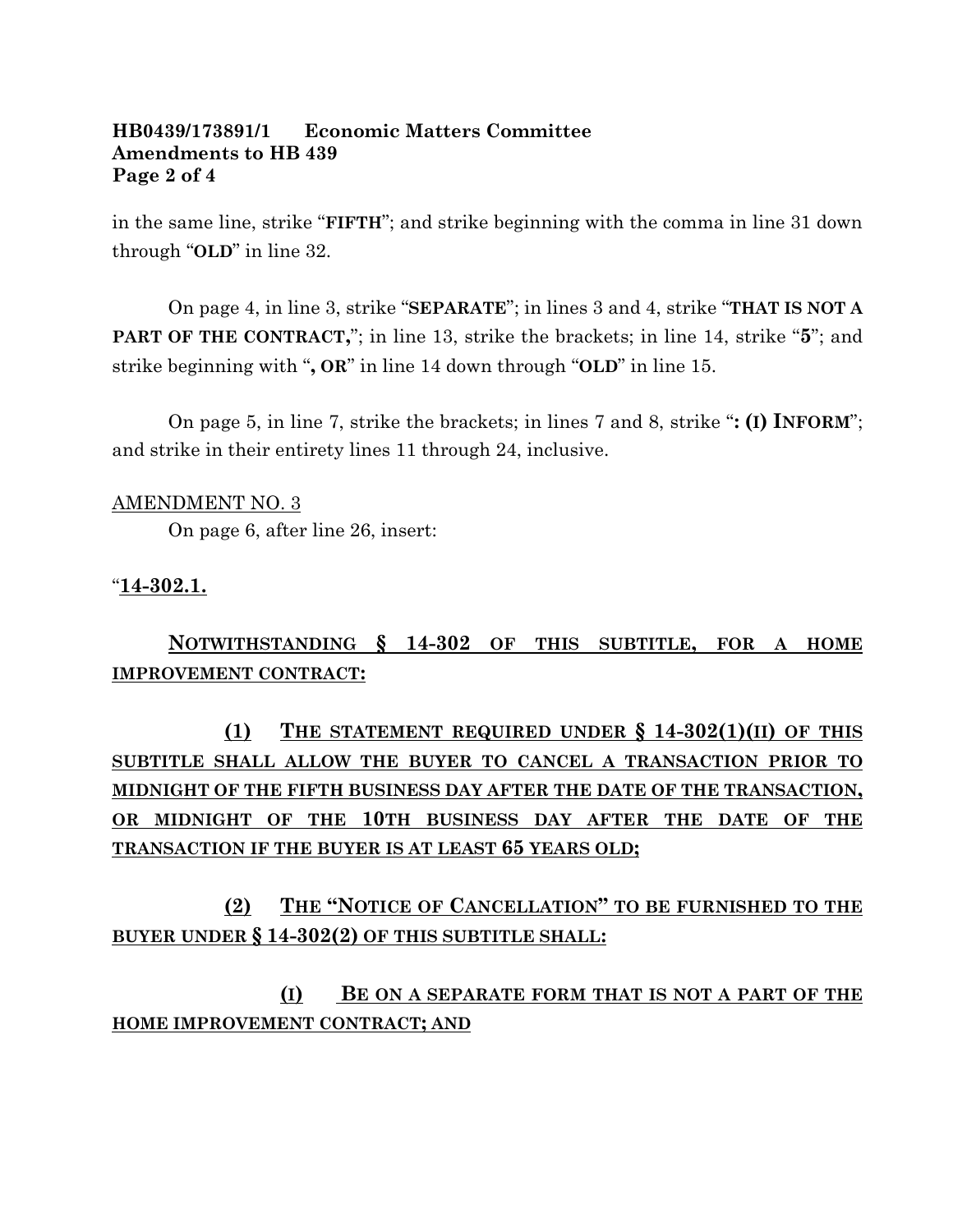**HB0439/173891/1 Economic Matters Committee Amendments to HB 439 Page 3 of 4**

**(II) ALLOW THE BUYER TO CANCEL A TRANSACTION PRIOR TO MIDNIGHT OF THE FIFTH BUSINESS DAY AFTER THE DATE OF THE TRANSACTION, OR MIDNIGHT OF THE 10TH BUSINESS DAY AFTER THE DATE OF THE TRANSACTION IF THE BUYER IS AT LEAST 65 YEARS OLD;**

**(3) THE DATE BY WHICH THE BUYER MAY GIVE NOTICE OF CANCELLATION THAT MUST BE ENTERED BY THE SELLER ON THE "NOTICE OF CANCELLATION" UNDER § 14-302(3) OF THIS SUBTITLE MAY NOT BE EARLIER THAN THE FIFTH BUSINESS DAY FOLLOWING THE DATE OF THE TRANSACTION, OR THE 10TH BUSINESS DAY FOLLOWING THE DATE OF THE TRANSACTION IF THE BUYER IS AT LEAST 65 YEARS OLD; AND**

**(4) IT IS AN UNFAIR OR DECEPTIVE TRADE PRACTICE WITHIN THE MEANING OF TITLE 13 OF THIS ARTICLE FOR A SELLER TO FAIL TO:**

**(I) OBTAIN THE SIGNATURE OF THE BUYER ON THE FOLLOWING WRITTEN ACKNOWLEDGMENT OF THE BUYER'S RIGHT TO CANCEL:**

**"I, [INSERT NAME], HAVE BEEN PROVIDED ORAL NOTICE THAT I HAVE THE RIGHT TO CANCEL THIS TRANSACTION, WITHOUT ANY PENALTY OR OBLIGATION, WITHIN 5 BUSINESS DAYS FROM THE DATE OF THE TRANSACTION SPECIFIED ON THE "NOTICE OF CANCELLATION", OR, IF I AM AT LEAST 65 YEARS OLD, WITHIN 10 BUSINESS DAYS FROM THE DATE OF THE TRANSACTION SPECIFIED ON THE "NOTICE OF CANCELLATION".**

**\_\_\_\_\_\_\_\_\_\_\_\_\_\_\_\_\_\_\_\_\_\_\_ \_\_\_\_\_\_\_\_\_\_\_\_\_\_\_\_\_\_\_\_\_\_\_**

**□ CHECK IF BUYER IS AT LEAST 65 YEARS OLD**

**(BUYER'S SIGNATURE) (DATE)"; OR**

(Over)